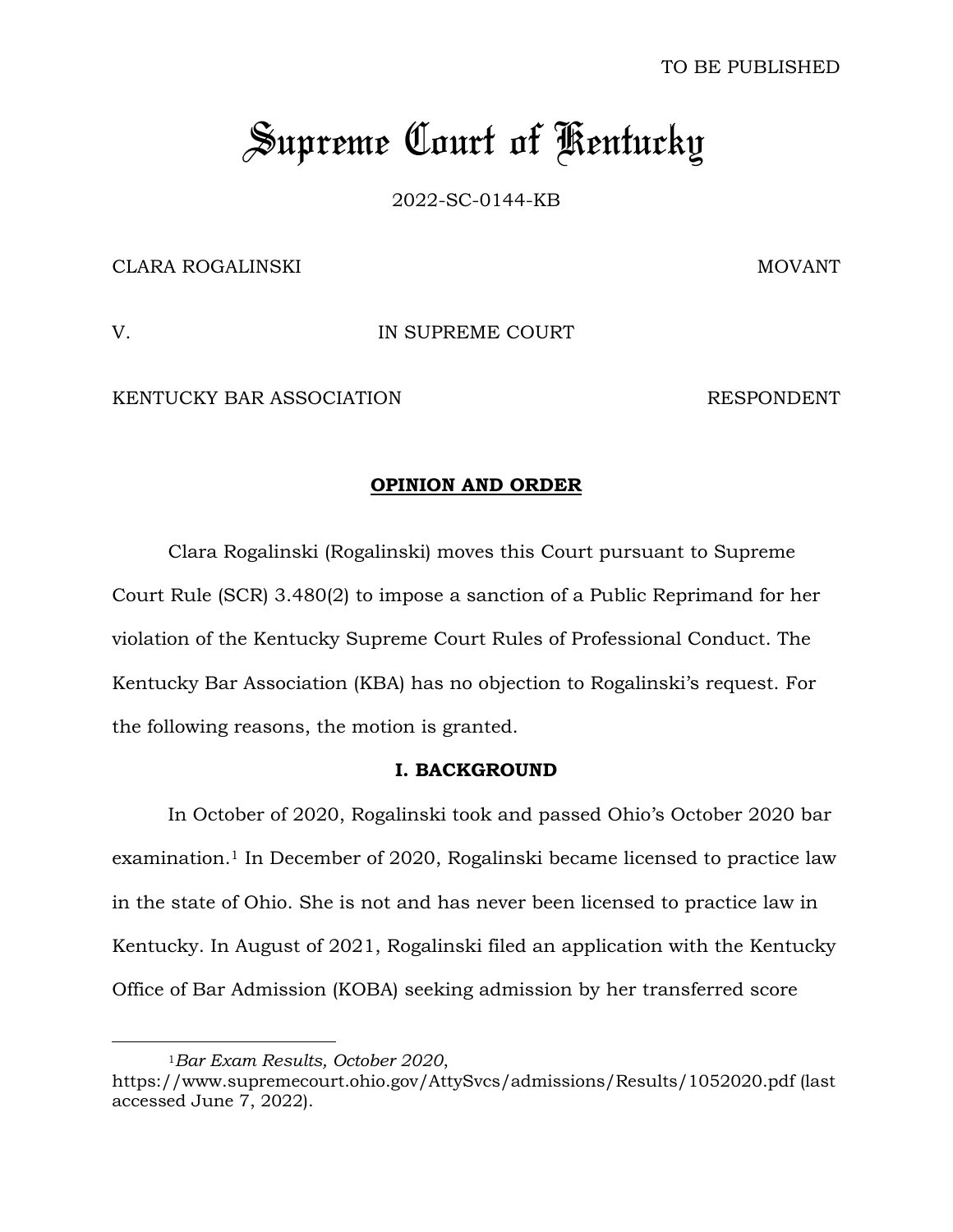from her 2020 Ohio bar examination.<sup>2</sup> State supreme courts and bar licensing agencies, including Kentucky and Ohio, had entered into Reciprocity Agreements by which October 2020 bar examinees, like Rogalinski, could submit their October 2020 scores from one jurisdiction to another and be credited with that result.

From April to October of 2021, Rogalinski was employed as a staff attorney by the Kentucky Department of Public Advocacy (DPA). While employed as a DPA attorney and despite being unauthorized to practice law in this state, Rogalinski represented clients in court and provided legal advice. DPA appears to have believed Rogalinski either had a limited license to practice law or was authorized to practice with the supervision of a licensed attorney. Rogalinski indicates that she was confused about her ability to practice law in Kentucky and believed she was acting appropriately. She attributes this confusion to the following circumstances: she had a limited license to practice law in Ohio during her final year of law school; she was seeking admission to the Kentucky bar; and she was permitted to represent clients by her superiors at DPA.

On October 18, 2021, the KBA Office of Bar Counsel sent Rogalinski an Investigative File letter alleging that she was practicing law in Kentucky

<sup>2</sup> Rogalinski's Verified Motion contains an inaccurate statement as to the bar examination she actually took which appears to contribute to the confusion at the heart of her case. Technically, the October 2020 bar examination was not the Uniform Bar Exam (UBE), but a truncated version, approximately one-half, of the National Conference of Bar Examiners' (NCBE) standardized tests.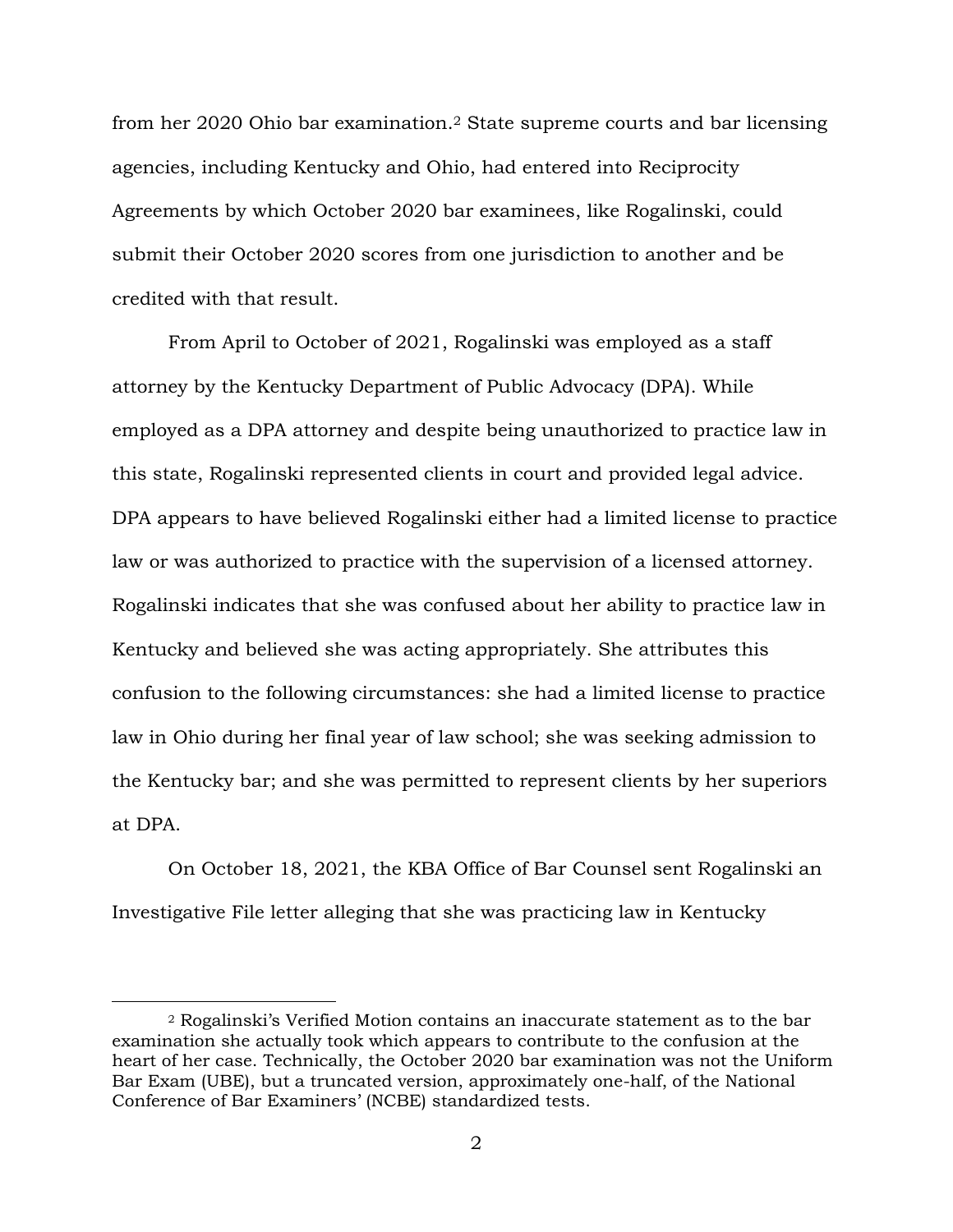without a license based on the above facts. Rogalinski communicated this information to her supervisors at DPA and resigned from that agency on October 22, 2021. She states that since that time she has not practiced law in Kentucky or in Ohio.

According to Rogalinski, she has notified the KOBA of the status of this pending disciplinary proceeding, and her application has been held in abeyance by the KOBA during the pendency of this disciplinary case. She understands that her actions while employed at DPA will be an area of inquiry by the KOBA Character and Fitness Committee. She hopes to return to her employment at DPA if and when she is admitted to the practice of law in Kentucky.

On January 11, 2022, the Inquiry Commission issued a one-count complaint alleging Rogalinski violated SCR 3.130(5.5)(a) which states, "A lawyer shall not practice law in the jurisdiction in violation of the regulation of the legal profession in that jurisdiction or assist another in doing so." Rogalinski admits she violated this rule by representing clients and providing legal advice when she was not licensed to do so in Kentucky.

Rogalinski requests that this Court impose a public reprimand to dispense of any further proceedings for this violation. She agrees to pay all costs associated with the investigation and prosecution of this proceeding, pursuant to SCR 3.450. The KBA has no objection to Rogalinski's proposed resolution of this matter.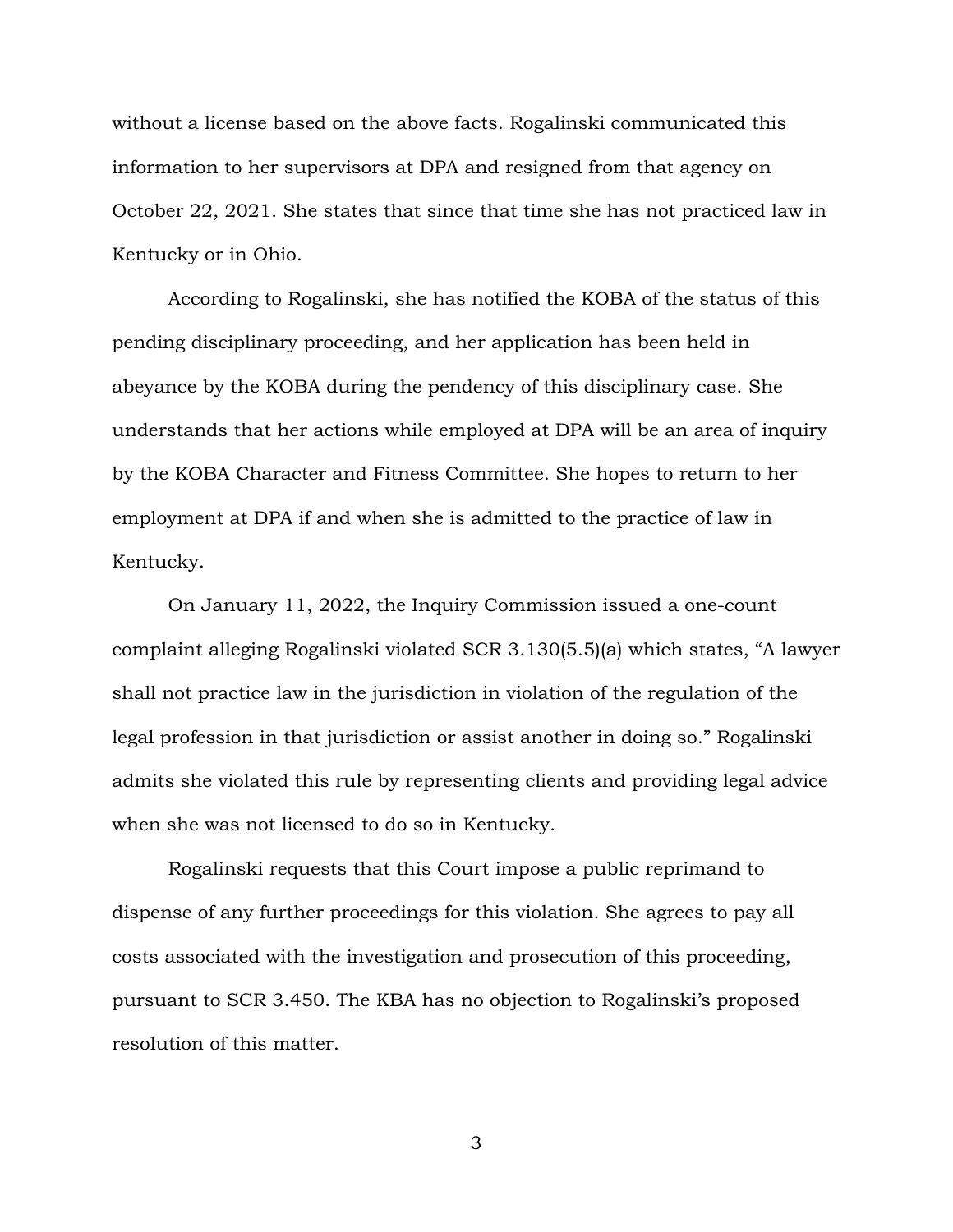## **II. ANALYSIS**

Rogalinski admits that she violated SCR 3.130(5.5)(a). She requests a

public reprimand as the appropriate sanction. The KBA has no objection to the

imposition of a public reprimand and direction to pay all costs of these

proceedings pursuant to SCR 3.450.

Our rules permit the KBA and a member of the bar to agree to a

negotiated sanction.

Any member who is under investigation pursuant to SCR 3.160(2) or who has a complaint or charge pending in this jurisdiction, and who desires to terminate such investigation or disciplinary proceedings at any stage of it may request Bar Counsel to consider a negotiated sanction. If the member and Bar Counsel agree upon the specifics of the facts, the rules violated, and the appropriate sanction, the member shall file a motion with the Court which states such agreement, and serve a copy upon Bar Counsel, who shall, within 10 days of the Clerk's notice that the motion has been docketed, respond to its merits and confirm its agreement . . . . The Court may approve the sanction agreed to by the parties, or may remand the case for hearing or other proceedings specified in the order of remand.

SCR 3.480(2).

The KBA consents to a public reprimand. In support of the negotiated sanction, the KBA cites four cases, all of which involved a public reprimand imposed as a negotiated sanction. First, in *Hoff v. Kentucky Bar Ass'n*, 537 S.W.3d 817 (Ky. 2018), Hoff received a public reprimand for practicing law after being suspended for failing to pay his KBA dues. Hoff never received notice of his suspension because he failed to update his bar roster address when he changed employers. *Id.* at 818. He admitted to violating SCR 3.130(3.4)(c) (failure to obey an obligation under the Rules of a tribunal), SCR 3.130(5.5)(a)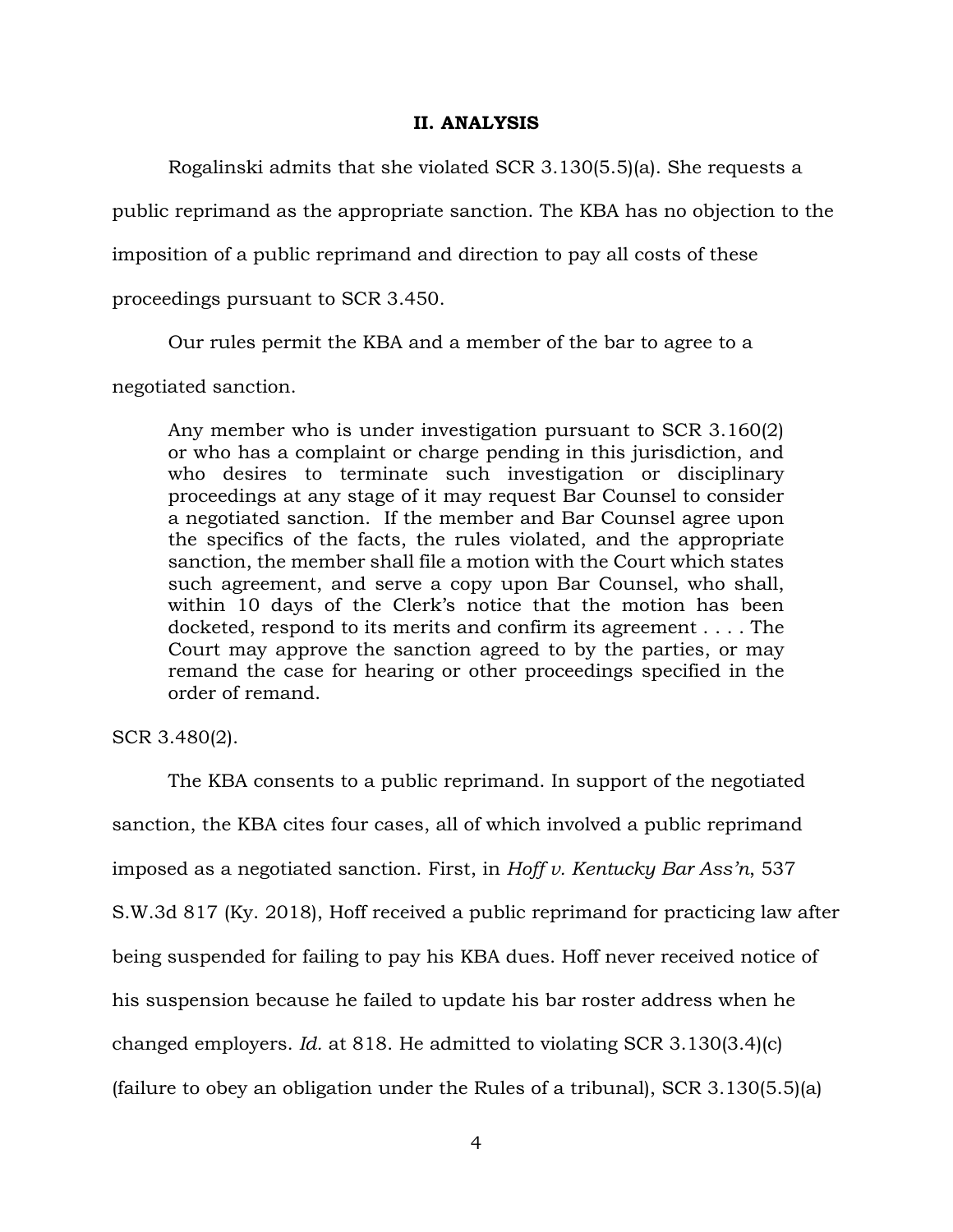(unauthorized practice of law), SCR 3.130(5.5)(b) (falsely holding out or representing that he was admitted to practice), and SCR 3.130(5.7)(a) (performing specifically prohibited acts while suspended). *Id*.

In *Wright v. Kentucky Bar Ass'n,* 169 S.W.3d 858 (Ky. 2005), Wright received a public reprimand for practicing law after being suspended for failing to fulfill her CLE requirements. She also was required to complete remedial ethics education. *Id.* at 860. Wright received a notice from the Court of Appeals that a pleading she had filed was being returned because she was not authorized to practice law in Kentucky. *Id.* at 859. After receiving this notice and despite knowing there was a question about the status of her license to practice law, Wright appeared in circuit court without informing the court that her law license may have been suspended. *Id.* She claimed that she had not received the notice of her suspension before she received the notice from the Court of Appeals. *Id.* Wright admitted she violated SCR 3.130(5.5)(a) (unauthorized practice of law) and SCR 3.3(a)(2) (failure to disclose a material fact to the tribunal when disclosure is necessary to avoid a fraud being perpetrated on the tribunal). *Id.*

In *Smith v. Kentucky Bar Ass'n*, 250 S.W.3d 601 (Ky. 2008), Smith received a public reprimand for practicing law while suspended from the practice of law. He also was required to attend the Ethics and Professional Enhancement Program presented by the Office of Bar Counsel and pass the examination given at the end of the program. *Id.* at 602. Smith was suspended for fifteen days. *Id.* This suspension was ordered to continue until Smith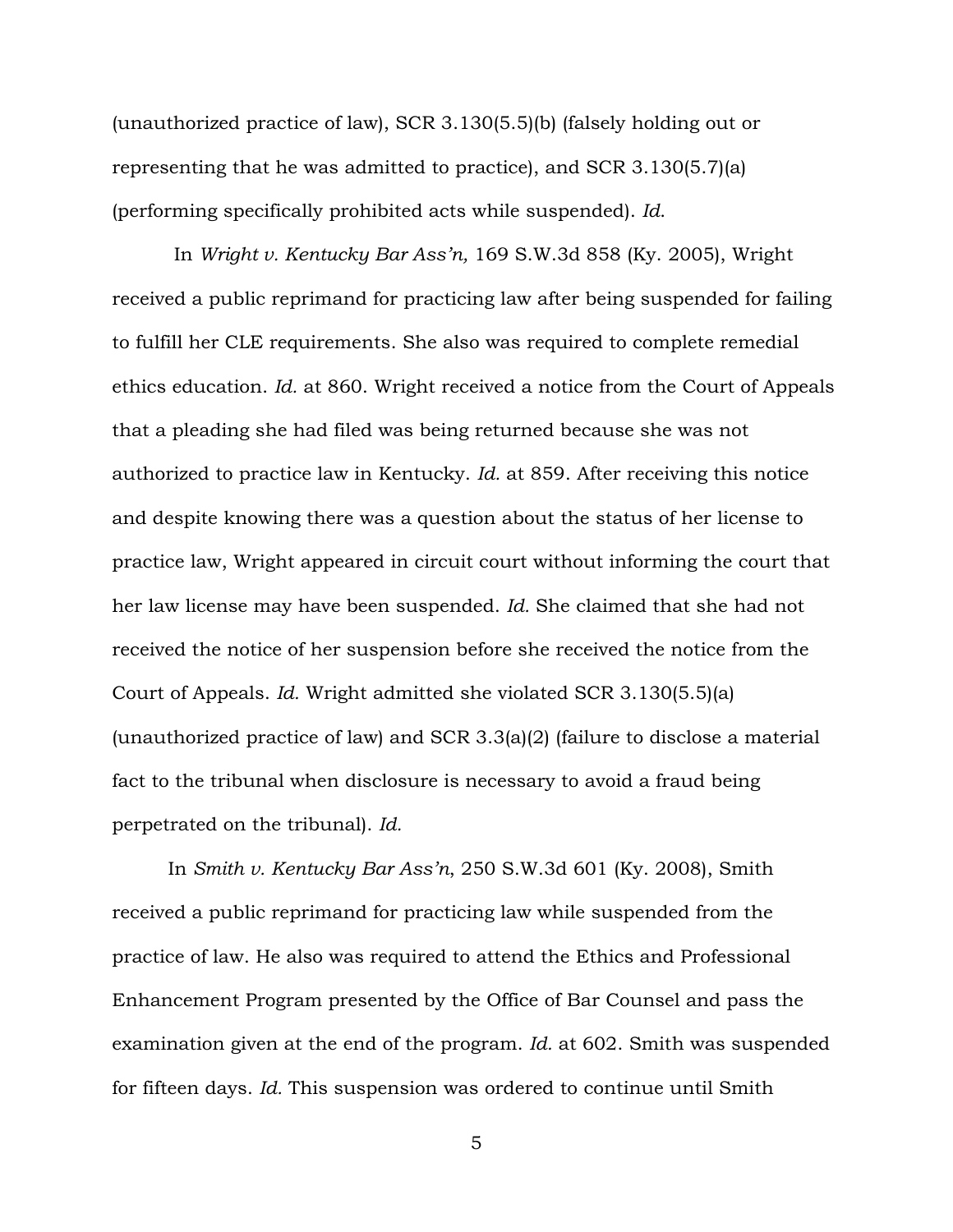complied with SCR 3.510 and was reinstated. *Id.* Smith appeared in court twice prior to his compliance with SCR 3.510. *Id.* He asserted these court appearances occurred before he was informed of the continuing nature of his suspension, after which he ceased practicing law. *Id.* Smith admitted violating SCR 3.130(4.1) (knowingly making a false statement) and SCR 3.130(5.5) (unauthorized practice of law). *Id.*

Finally, in *Burden v. Kentucky Bar Ass'n,* 487 S.W.3d 448 (Ky. 2016), Burden received a public reprimand for practicing law while suspended for failing to comply with CLE requirements. Burden's unauthorized practice spanned three disciplinary files, but he asserted he was not aware of his suspension when he appeared in court. *Id.* at 448. Burden had a prior disciplinary history that included a private reprimand and a thirty-day suspension that had been probated. *Id.* at 449. Burden admitted to violating SCR 3.130(5.5)(a) (unauthorized practice of law) and SCR 3.130(5.5)(b) (improperly holding himself out as authorized to practice). *Id.*

The KBA cites these cases to demonstrate that a public reprimand is an appropriate sanction. The KBA further notes that Rogalinski was confused about her ability to practice law in Kentucky and that this confusion appears to have been shared by her supervisor at DPA. This confusion is understandable, given that 2020 was the first year of the COVID-19 pandemic and all state supreme courts and bar admissions offices struggled with balancing public health and safety with the ongoing need to license recent law school graduates. This Court adopted supervised practice provisions to permit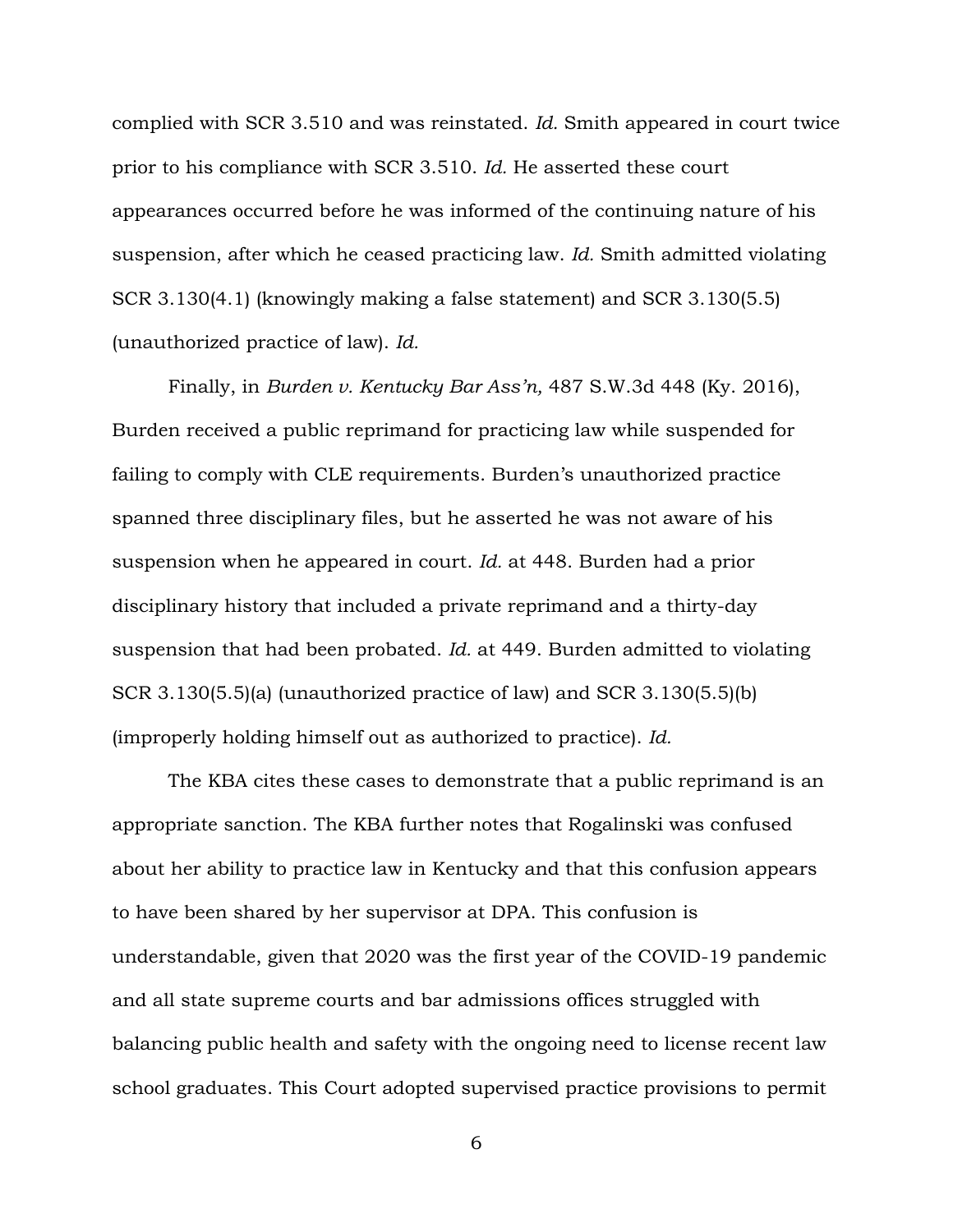recent law graduates to practice under the supervision of a licensed attorney during the bar examination process, and these orders were issued and amended several times.<sup>3</sup> Finally, the KBA notes that there is insufficient evidence to determine that Rogalinski affirmatively misrepresented to DPA that she was authorized to practice law.

We have thoroughly reviewed the facts and relevant caselaw. Although the cases cited by the KBA all involve attorneys who were licensed to practice law in Kentucky but whose licenses were suspended, we find this distinction of little consequence. We agree with Rogalinski and the KBA that a public reprimand is appropriate here. The Character and Fitness Committee will consider Rogalinski's actions in deciding whether she meets the good character and fitness standards required to obtain admission to the Kentucky bar. We urge the committee to act swiftly on Rogalinski's application and to strongly consider in mitigation the unique situation within which Rogalinski found herself.

ACCORDINGLY, IT IS HEREBY ORDERED THAT:

- 1. Clara Rogalinski is found guilty of violating SCR 3.130(5.5)(a) and is hereby publicly reprimanded for unprofessional conduct.
- 2. In accordance with SCR 3.450, Rogalinski is directed to pay the costs of this action in the amount of \$68.75 for which execution may issue from

<sup>3</sup> *See* Supreme Court Admin. Order Nos. 2020-35, 2020-50, and 2020-61, *In re: Administration of 2020 Bar Examinations*; Supreme Court Admin. Order Nos. 2020-37, 2020-51, 2020-57, and 2020-79, *In re: Temporary Rule Permitting Supervised Practice of Law Pending Admission*.